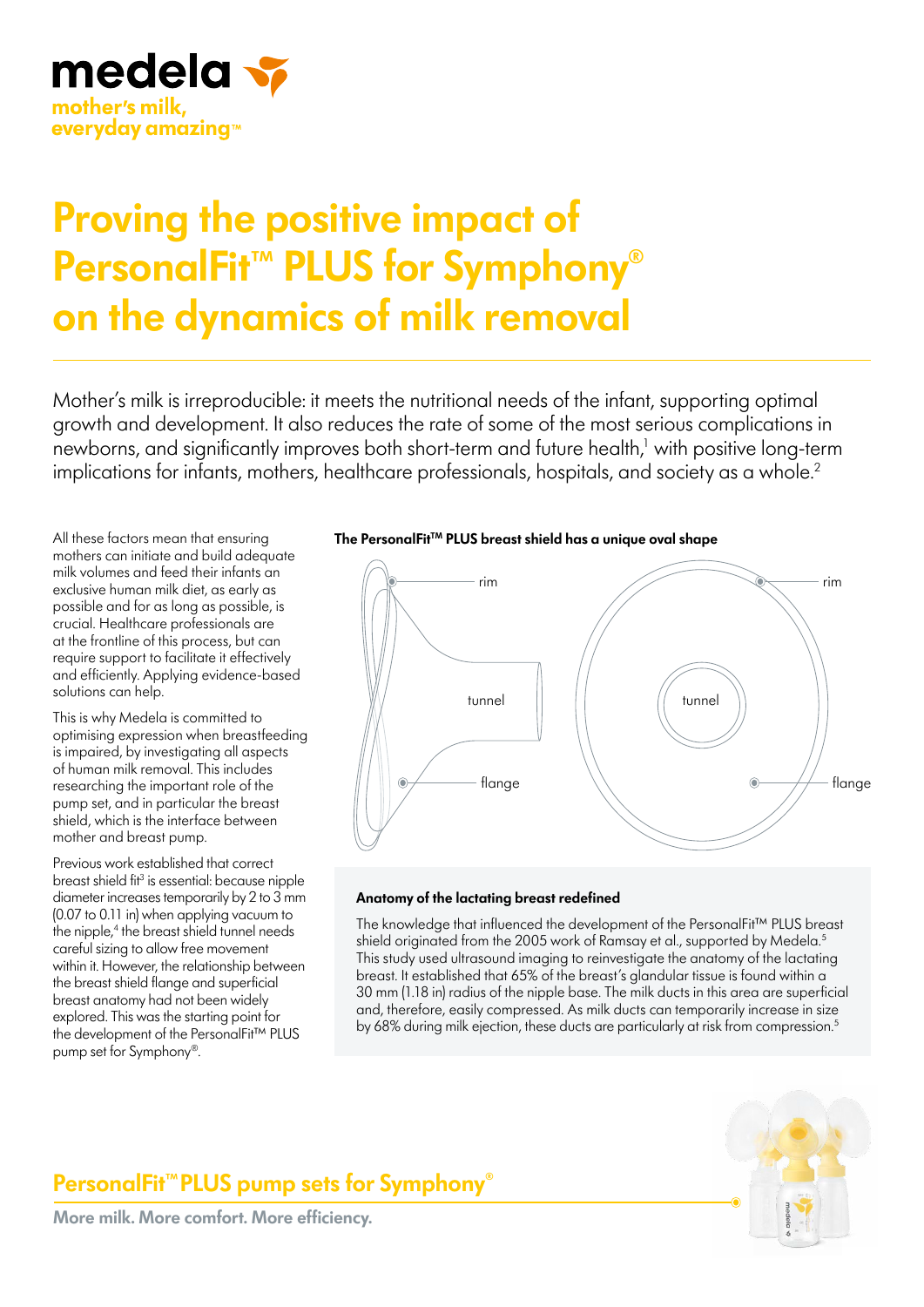# **Research and development**

PersonalFit™ PLUS is the result of five successive studies: two into the feasibility of developing a new type of breast shield, and three clinical trials into the efficiency and effectiveness of a new pump set that included the same breast shield.

The two initial studies were based on images of the breasts of 44 lactating women, made using a laser scanner. The research team selected the 13 scans that gave a most representative range of breast and nipple sizes, which were then imported into modelling software.<sup>6,7</sup>

The first study<sup>6</sup> focused on the existing PersonalFit™ breast shield, which had a flange angle of 90º, typical of the majority of breast shields currently available. A 'virtual' version of this breast shield was created so it could be placed on the scans. Lateral views enabled the team to measure the contact points between breast tissue and the inner surface of the flange, as well as the degree to which the nipple reached into the tunnel. The team found that:

- The upper surface contact point was usually close to the outer rim of the breast shield. This contact may result in localised breast tissue compression and potential reduced milk flow.
- In nearly one-third (eight out of 13) of the scans the tip of the nipple did not reach the tunnel, making centring of the nipple clinically difficult.

In addition, it was thought that the vacuum applied when pumping could result in a large amount of breast and nipple tissue deformation within the breast shield in some cases. The researchers concluded this method could be used to determine whether or not breast shields with angles greater than 90° would better fit lactating breasts.

In the second study,<sup>7</sup> the team compared the fit of the 90° breast shield to breast shields with flange angles of 105° and 120°, using the same set of scans.

They found that, on average:

- The nipple reached 3 mm (0.11 in) further into the tunnel at 105°, and 4 mm (0.15 in) further at 120°.
- At 120°, the outer edge of the flange often lost contact with the breast. This could potentially interfere with the seal of the breast shield.
- The 105° breast shield maintained contact towards the rim and allowed gentle contact of the breast's surface.

The researchers concluded that an opening flange angle of 105° may better match lactating breast anatomy.



The next step was to evaluate the 105° breast shield with mothers. For these tests, the breast shield shape was altered from a circle to an oval that could be rotated 360°, with the aim of offering more flexible positioning. In addition, the pump set as a whole was simplified, with fewer parts to assemble, disassemble and clean. The parts were also enlarged to aid handling.

# **Clinical trials**

Three research teams, coordinated by Medela Medical Research Associate Dr Danielle Prime, assessed the performance of the 105° breast shield in clinical and home settings.

## **ESP I: Reliability and usability of PersonalFit™ PLUS pump set in a hospital setting**

A study comparing PersonalFit™ PLUS to a standard pump set after five days of usage. It was conducted with 25 healthcare professionals observing seven lactating women performing a total of 51 pumping sessions in different hospitals. The healthcare professionals assessed the pump sets and all data was analysed by an independent statistician.<sup>8</sup> In addition, the mothers provided general feedback about each pumping session and were asked to describe their experiences.

## **ESP II: Reliability and usability of PersonalFit™ PLUS pump set in a home setting**

A prospective cohort study comparing PersonalFit™ PLUS to a standard pump set. It was conducted with 22 lactating women with previous pumping experience. They performed a total of 308 sessions with PersonalFit™ PLUS and 307 with the standard design. Participants assessed the pump sets after seven days and then again after 14 days, and all data was analysed by an independent statistician.<sup>9</sup>

# **BDM: PersonalFit™PLUS influence on milk removal dynamics**

A randomised controlled trial (RCT) to assess the volume of milk expressed (efficiency) and breast drainage (effectiveness) of the PersonalFit™ PLUS pump set compared to a standard design. This was conducted with 49 mothers in established lactation, who performed a total of 196 breast expressions with the two pump sets. The study also assessed comfort, through a questionnaire.<sup>10</sup>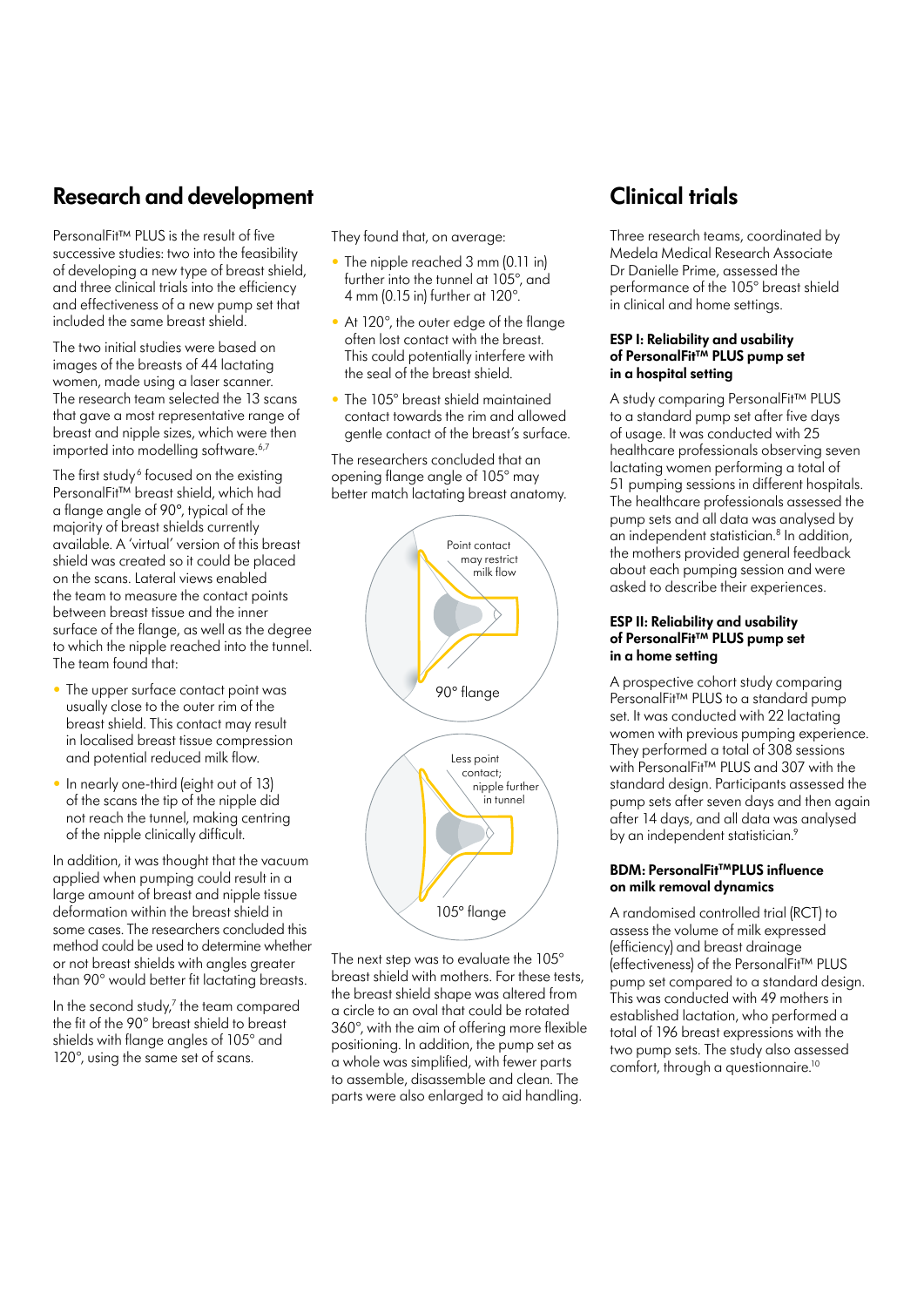# **Results**

# **More milk in the same expression time**

The BDM trial<sup>10</sup> found PersonalFit™ PLUS obtained 11% more milk after 15 minutes compared to the standard design. It also showed a 4% improvement in breast drainage – significant, as a key principle of maintaining milk production is to drain the breast well.<sup>11</sup> This represents the first evidence that breast shield design can significantly impact expression outcomes.

# **11% more milk after 15 min**

**4% more breast drainage** 

## **Breast drainage: An additional critical factor**

Strategies to optimise outcomes when expressing include pumping with the maximum comfortable vacuum compared to a lower vacuum,<sup>12</sup> and double pumping rather than single pumping each breast in turn.13 The effectiveness of the new breast shield appears to be a new critical factor that could be used to further improve expression.

## **Easier to use and clean**

ESP I<sup>8</sup> graded user experience of cleaning PersonalFit™ PLUS and the standard pump set. The new pump set rated significantly higher for both cleaning and overall usability (p<0.05). It also scored numerically higher for assembly and disassembly (though not statistically significant). ESP II<sup>9</sup> conducted a similar grading and found that cleaning was also

significantly easier with PersonalFit™ PLUS. Easier use and cleaning suggests mothers will need less support when pumping at hospital and at home. These results also mean PersonalFit™ PLUS can deliver more streamlined hospital processes.



Mother feedback scores of the usability experience (ESP II, n=22). Experience was graded 1 to 7, where 7 is highest achievable score. The asterisk (\*) denotes results were statistically significant (p<0.05).